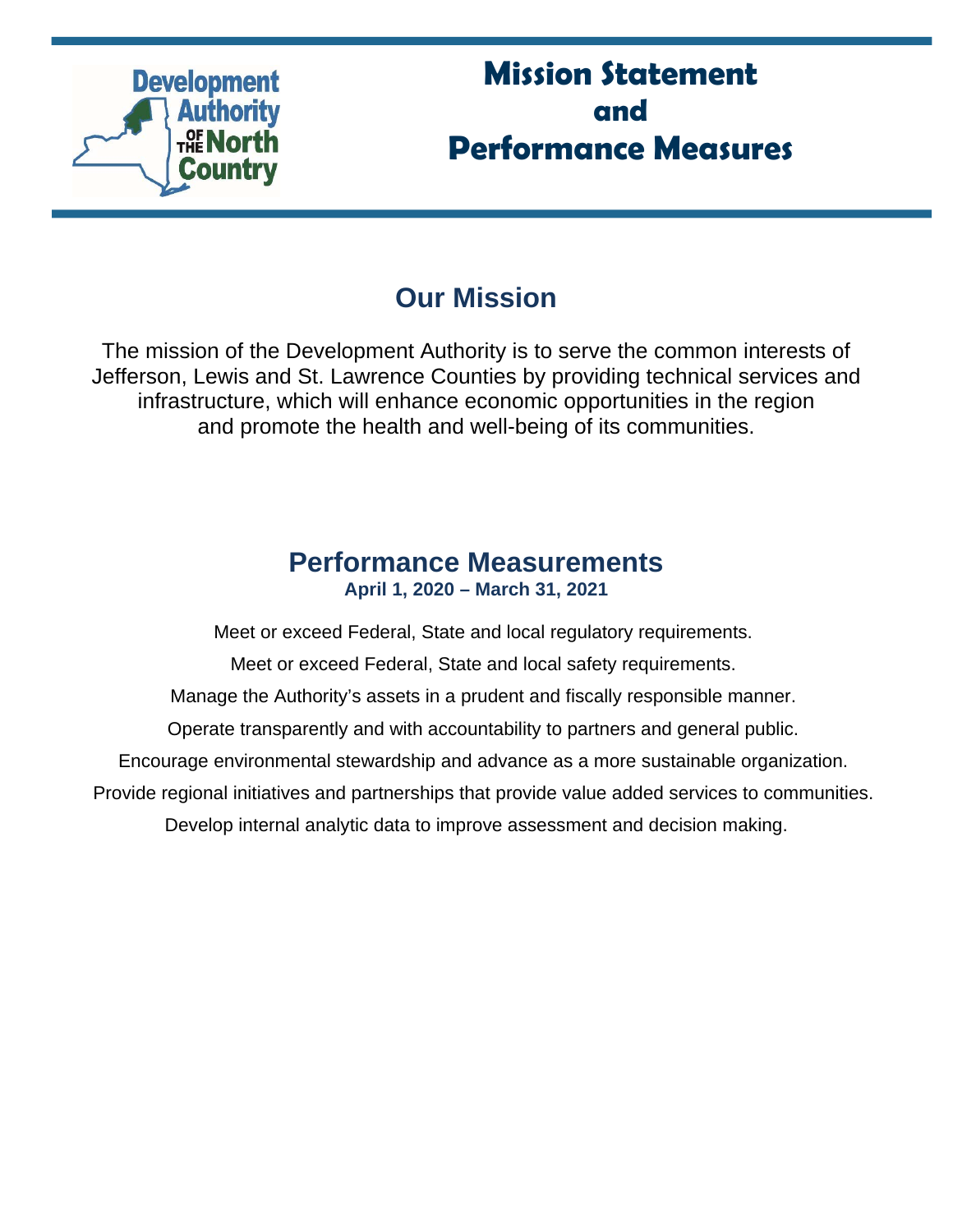# **Fiscal Year End 2021 Performance Measurements Report April 1, 2020 - March 31, 2021**



**The Development Authority of the North Country adopted the following measurements as indicators of the Authority's performance. Listed for each objective are the activities which addressed the objective during the fiscal year. Actions reflected in red are non-performance issues.** 

# **Meet or exceed federal, state and local regulatory requirements.**

- The Materials Management Division operated the regional solid waste landfill in accordance with the NYS Department of Environmental Conservation (NYSDEC) Part 360 Solid Waste Management Permit, the NYSDEC Air Title V Permit, the NYSDEC Part 364 Waste Transporter Permit and the NYSDEC Multi Sector General Permit for Storm Water Discharges.
- The Regional Recycling Transfer Station operated as a NYSDEC-Certified Recyclables Handling and Recovery Facility and complied with Part 360.15 of DEC regulations.
- The Authority-owned Army water line, Army sewer line, and regional water line operated with no violations.
- The Authority completed the NYSDEC Environmental Audit on September 10, 2020 and there were no instances of regulatory non-compliance noted for the reporting period.
- Regional Development staff provided program delivery and grant administration for the Town of Wilna Community Development Block Grant program. The state audited this program and found no issues relating to the program delivery or grant administration by the Authority.
- The Telecommunications Division completed all surveys for work on New York State rights-of-way as part of a new NYS Department of Transportation (DOT) requirement.
- An Authority employee in the Watertown Quality Division became certified as a IIA water treatment plant operator and another employee became certified as a "C" water treatment plant operator.
- For the fiscal year ending March 31, 2020, the Authority received an A+ on its Minority and Womenowned Business Enterprise (MWBE) report card, based on an evaluation by NYS Empire State Development. Of 49 criteria, the Authority scored a 47, resulting in grade of A+. The Authority established an MWBE goal of 30%, consistent with state requirements, and Authority MWBE utilization for the fiscal year ending March 31, 2020 was 38.08%.
- For the fiscal year ending March 31, 2021, the Authority established an MWBE goal of 30%, consistent with state requirements. From April 1, 2020 through December 31, 2020, MWBE utilization was 35.52%.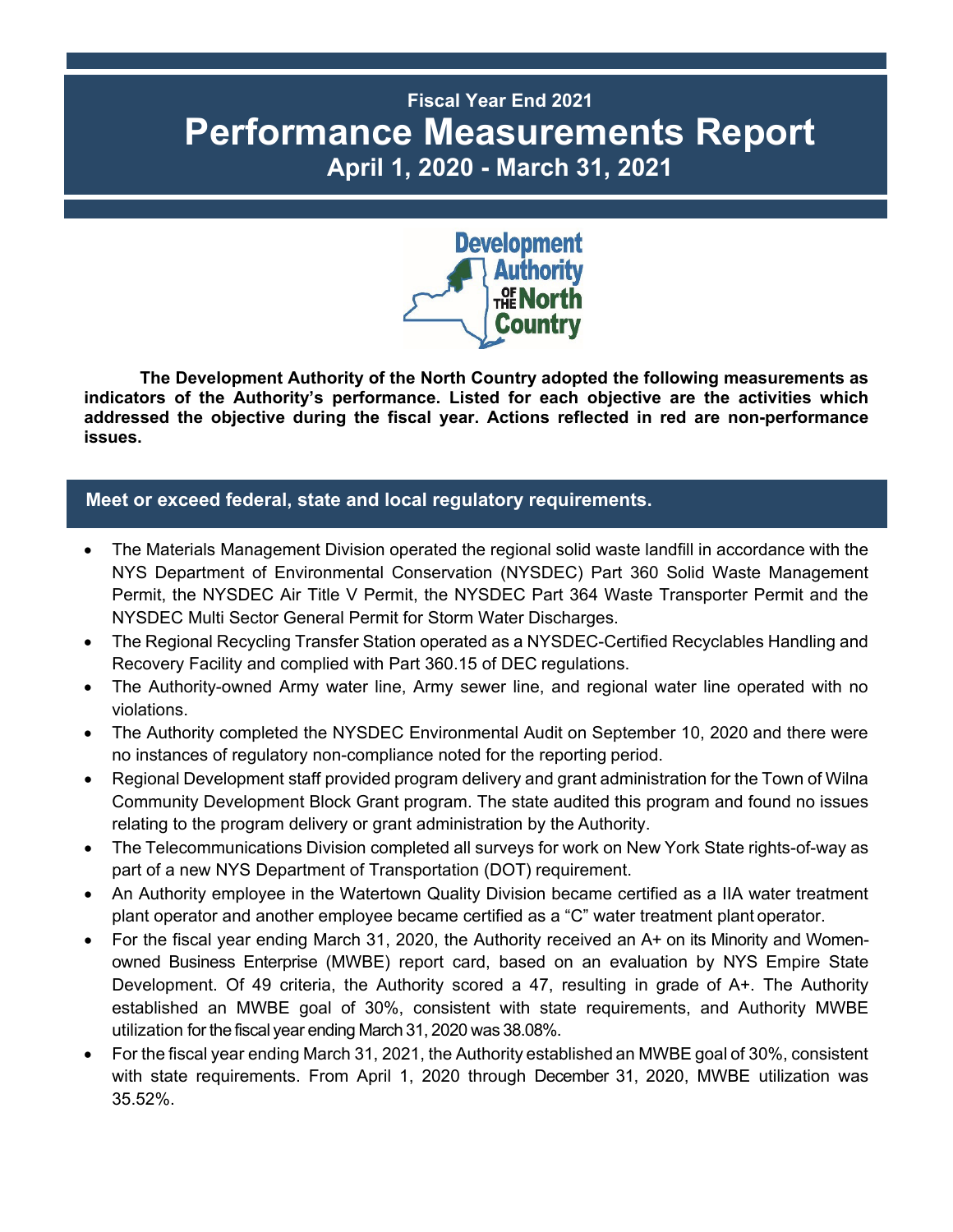- The Authority reviewed 73 special waste disposal requests for over 49,613 tons to ensure the materials being delivered to the Materials Management Facility were acceptable as non-hazardous waste in accordance with the Authority's Part 360 permit.
- The Materials Management Division completed the Annual Planning Unit Recycling Report for submission to NYSDEC.
- The Regional Recycling Transfer Station completed a required annual report for the facility for submission to NYSDEC.
- The Authority completed Sexual Harassment Prevention in the Workplace training for all employees, as annually required by the NYS Department of Labor (DOL).
- Human Resources completed Affordable Care Act required reporting that demonstrates affordable health insurance coverage is provided to its employees.
- Human Resources completed Public Employee Safety and Health (PESH) annual reporting of workrelated injuries and illnesses.
- Human Resources coordinated with a third-party vendor to conduct required annual random on-site drug and alcohol screening for CDL drivers.
- Human Resources ensured that all Board members and required employees completed the NYS Joint Commission on Public Ethics comprehensive ethics training and filed annual financial disclosure statements.
- Human Resources completed and submitted the required annual Confidential Evaluation of Board Performance Survey to the NYS Authorities Budget Office (ABO).
- Human Resources completed the required annual reporting of NYSDOL Workplace Violence Prevention training, employee survey results, site evaluations, and checklists.
- The Materials Management Division conforms to the U.S. Environmental Protection Agency Greenhouse Gas Mandatory Reporting Rule.
- The Telecommunications Division filed all Federal Communications Commission (FCC) and NYS Department of Public Service forms required to operate a telecommunications network, in a timely manner.
- The Telecommunications Division worked closely with the Fort Drum Regional Health Planning Organization to provide all required USAC forms in a timely manner.
- Telecommunications sent Universal Service Fund certificate requirements to all customers as required by the FCC.
- All USAC paperwork for Jefferson-Lewis BOCES and St. Lawrence-Lewis BOCES was filed on time by Telecommunications.
- The Authority established a Service Disabled Veteran-Owned Business (SDVOB) goal of 4%, and SDVOB utilization from April 1 through December 31, 2020 was 1.87%.
- Water pollution control facilities serving the villages of Carthage/West Carthage, Clayton and Malone, and the City of Ogdensburg, which are managed by the Authority's Engineering Division, experienced a combined total of 20 violations, down from 29 violations last year. The Authority is working through a SPDES permit modification process in Malone as well as significant capital upgrades to Ogdensburg which will allow these facilities to better operate within the required SPDES limits and further reduce the number of violations.
- Municipal wastewater treatment plants operated by the Water Quality Division had five SPDES violations; proper documentation was filed with the NYSDEC.
- Municipal water treatment plants operated by the Water Quality Division had one violation; proper documentation was filed with the NYSDOH.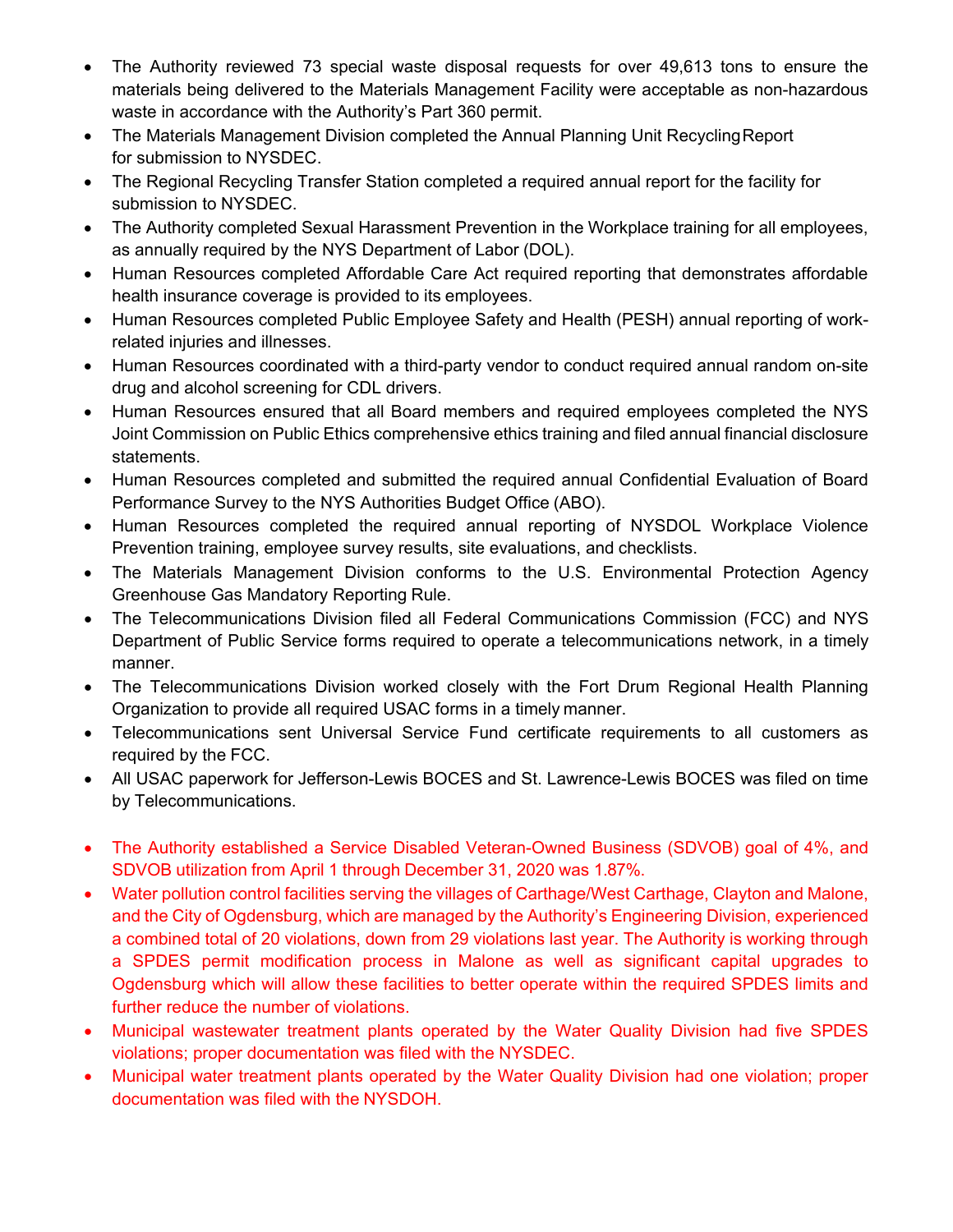#### **Meet or exceed federal, state and local safety requirements.**

- Despite the COVID-19 pandemic, the Authority continued to serve all of its customers, providing essential services for communities, while implementing increased safety measures warranted by the pandemic.
- The Authority had a reportable incident rate of 1.1 in calendar year 2020; a significant decrease from 6.5 in 2019.
- The Authority completed 374 of 379 Safety Compliance items 99% complete for calendar year 2020. Five routine onsite safety inspections were not completed because of limited staffing due to COVID.
- The Engineering Division coordinated and implemented a safety training program for Authority and municipal partners that included over 1,095 attendees, in-person prior to COVID-19 restrictions and virtually later in the year.
- Engineering staff completed the state-mandated Public Employer Emergency Health Plan for the Authority and assisted three municipalities with the completion of plans.
- Telecommunications staff raised its fiber optic cable by Horizon Marine in Alexandria Bay to ensure that large boats could safely access the lot.
- Telecommunications re-routed Authority cable along Route 26 in Deer River to ensure safety during a bridge replacement by NYS DOT.
- The Authority maintained a Board-Certified Safety Professional on staff to facilitate monthly Safety Committee meetings and complete internal safety compliance audits for confined space and respiratory protection.
- Authority employees completed Vehicle Safety Training and Defensive Driving and received a Guide to Preventing Lyme Disease. Authority divisions were provided with insecticide and tick removal kits for use by field personnel.
- All required personnel attended training to meet OSHA safety requirements.
- The Telecommunications Division met all regulatory and safety requirements for the NYS Electric and Gas (NYSEG) project. Due to the nature of the project, additional staff were required to undergo training.
- Telecommunications completed several safety projects to accommodate NYS DOT projects, including:
	- $\circ$  Engineered the transfer and movement of existing Authority fiber optic cable to eight new poles on Route 11 just north of Watertown.
	- o Temporarily moved one section of fiber on Route 86 in North Elba to safely accommodate DOT crane work.
- Telecommunications updated Dig Safely records every month to ensure that all underground cables were identified and logged in the system.
- The Water Quality Division adhered to OSHA requirements and completed annual safety inspections for all facilities and safety equipment.
- Water Quality Division personnel completed over 30 safety trainings to meet safety requirements and maintain operator certifications.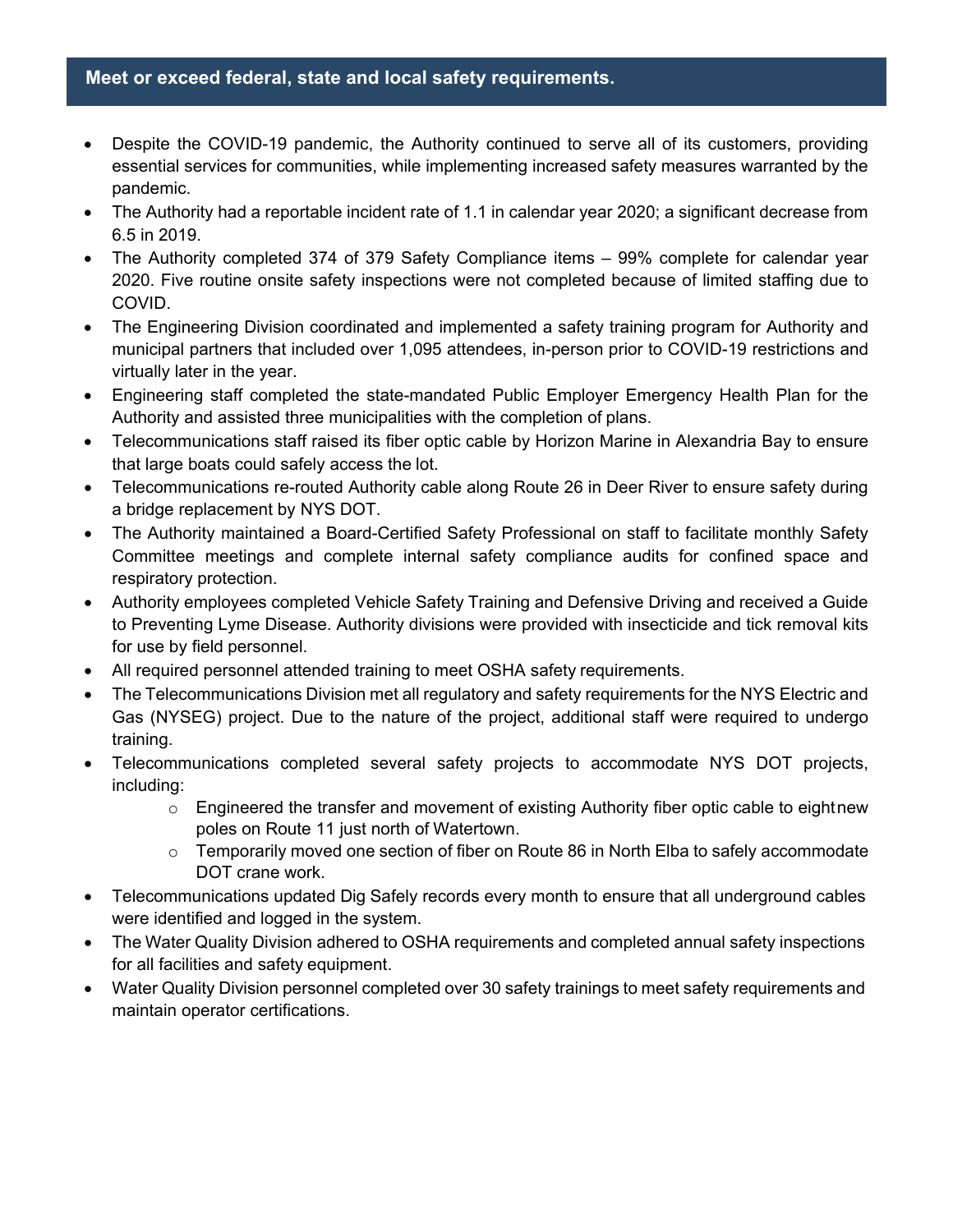#### **Manage the Authority's assets in a prudent and fiscally responsible manner.**

- The Authority authorized principal and interest moratoriums and interest-only payments to prudently manage its loan portfolios throughout the COVID-19 pandemic, resulting in the vast majority of borrowers across the housing and business loan portfolios paying as agreed.
- Through collection efforts, the Authority recovered 100% of the bad debt on a loan written off as of March 31, 2020.
- Telecommunications saved approximately \$400,000 in construction costs by partnering with SLIC Network Solutions to deliver a regional fiber network for NYSEG.
- The Authority renegotiated an agreement with the City of Watertown for leachate treatment that ensures the Authority has an environmentally sound destination for the leachate generated at the regional landfill, for 20 years.
- Telecommunications reviewed a pole audit that was completed for Verizon and found multiple instances where the survey was incorrect. The net result was to reduce the Authority's cost from \$80,000 to \$0.
- Information Technology implemented several security measures to protect the Authority's digital information: installed a new network firewall, configured and rolled out multi-factor authentication for VPN and internet software sites, and updated operating systems to ensure supportability and security from Microsoft.
- The Engineering Division integrated GIS data with NexGen asset management software which increased efficiency of the two linked systems by combining the mapping power of GIS with the planning, tracking, and management power of NexGen. Certain workflows, including manhole inspections and asset detail data entry, were streamlined with this integration.
- Telecommunications worked with SLIC Network Solutions to add more bandwidth to certain locations in exchange for the extension of an existing contract, resulting in increased broadband capacity to the region and revenue assurance for the Development Authority.
- The Materials Management Division continually improved working face operations to reduce leachate production.
- The Authority managed equipment to extend life and retention beyond the warranty period.
- The Authority maintained bad debt reserves for questionable loans in order to manage loan portfolio risk.
- Information Technology completed quarterly phishing testing and yearly cybersecurity training for employees.
- The Authority publicly accepts bids for all used equipment and assets, utilizing a public electronic auction site.
- Telecommunications replaced defective Central Office batteries in Watertown, Utica, Alexandria Bay and Gouverneur.

# **Operate transparently and with accountability to partners and general public.**

 When the COVID-19 pandemic hit, the Authority modified its website to prominently feature business assistance resources, sent a communication directly to all municipalities in the tri-county area offering pertinent assistance, and issued subject-specific press releases informing the public about operations and assistance.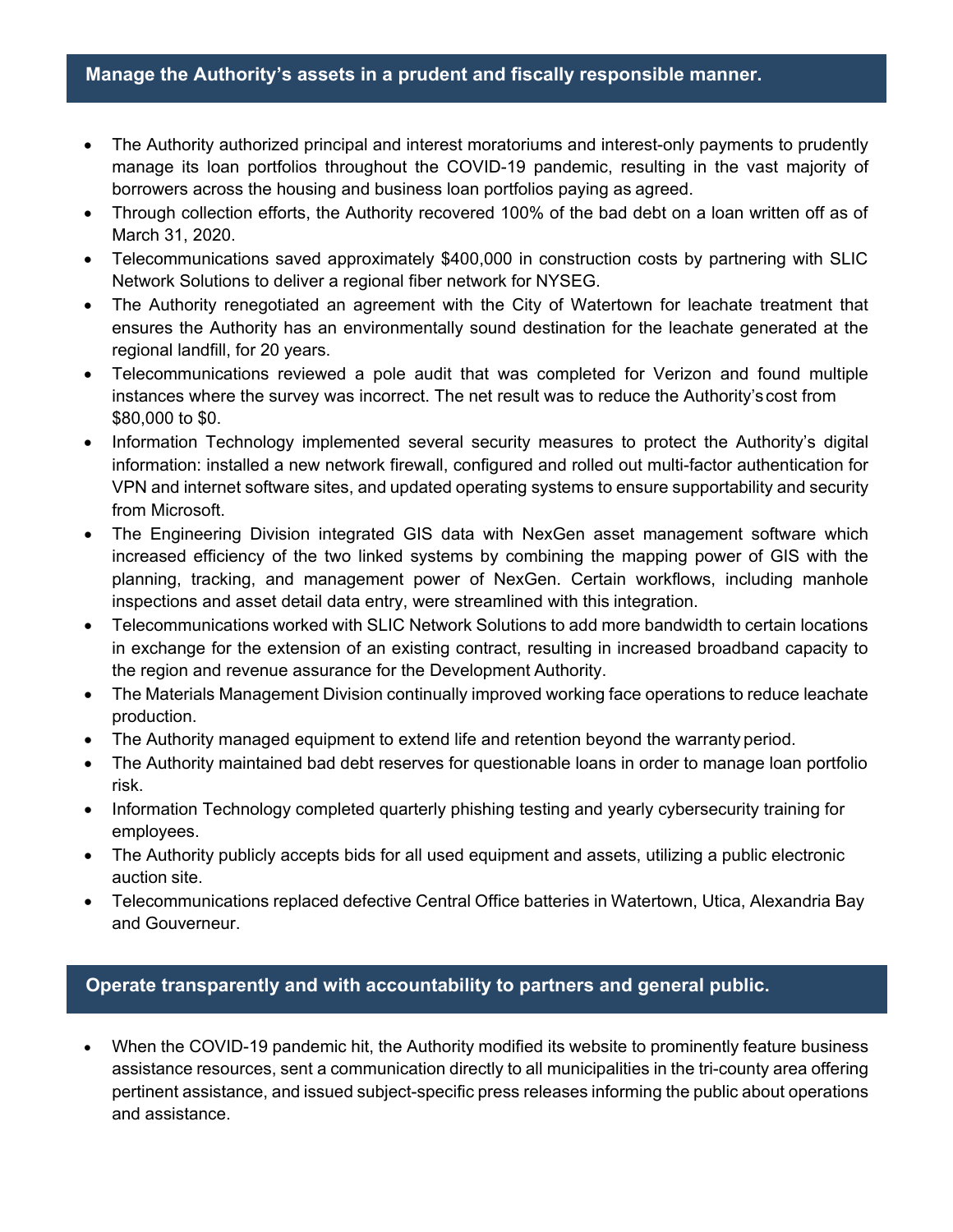- A video "virtual" tour of the regional landfill was created and published, to take the place of the annual open house at the landfill which could not be held due to COVID-19 health and safety restrictions.
- Regional Development staff worked with Engineering staff and a consultant to create a query tool that will be located on the Fort Drum Compatibility website. The query tool will allow users of the GIS portal to better identify encroachment or other issues relating to specific parcel data. Overall, this increases the communication between Fort Drum and developers/community leaders pertaining to encroachment.
- Communications issued 11 Authority press releases to inform the public about its activities and events, and provided information for three releases issued by partner organizations. Media stories numbered 94 through February.
- The Materials Management Division maintained a Facebook page to provide information about recycling to the public.
- The Fort Drum Compatibility Committee met virtually twice over the past year, increasing interaction between Fort Drum and communities regarding compatible land use planning.
- Annual partner letters summarizing the Authority's services in general and particular to each, were sent to county partners of Jefferson, Lewis and St. Lawrence, and to the City of Watertown.
- The Authority provided its annual newsletter to Rodman residents, to keep residents updated on landfill activities.
- The Materials Management Division conducted virtual periodic meetings with haulers and its county solid waste division partners to obtain feedback and discuss operational changes at the landfill, as well as waste diversion activities.
- The Water Quality Division conducted regular scheduled meetings with the Route 3 Sewer municipalities, Regional Waterline municipalities, and the U.S. Army for fiscal and operations review, and discussion and review of proposed budget and capital improvements.
- Finance completed annual PARIS reporting for staff, board of directors, and benefits information for the state ABO.
- The Authority retained the Bonadio Group to complete a Financial Statement Audit, Agreed Upon Procedures for the Regional Waterline, Report on Investments and a Single Audit. All audits were completed without findings and were approved by the Authority's Board of Directors.
- Telecommunications provided media converters to St. Lawrence County Emergency Services to help activate a circuit to assure their communications network operated properly.
- Telecommunications activated new 10G circuits to Lewis, Keene, Schroon Lake and Potsdam for SLIC Network Solutions. This helps them deliver broadband as part of their regional last-mile build.
- The Telecommunications Division moved Authority fiber off a pole on Route 56 in Norwood to accommodate BOCES.
- Water Quality staff routinely participated in municipal board meetings.
- Authority staff continues to meet with all City of Watertown water users and NYSDOH to address disinfection byproduct concerns.

# **Encourage environmental stewardship and advance as a more sustainable organization.**

- The Authority achieved a new annual high for its office supplies and furniture reuse program in 2020, with 457 pounds of material diverted from the landfill.
- The Materials Management Division coordinated and improved tire removal and disposal for recycling from partner county transfer stations.
- The Authority implemented the use of expense report reimbursement, performance evaluation, direct deposit and check request forms in OnBase, which has reduced the need for printing these items by 100%. Onbase is the Authority's electronic content management system.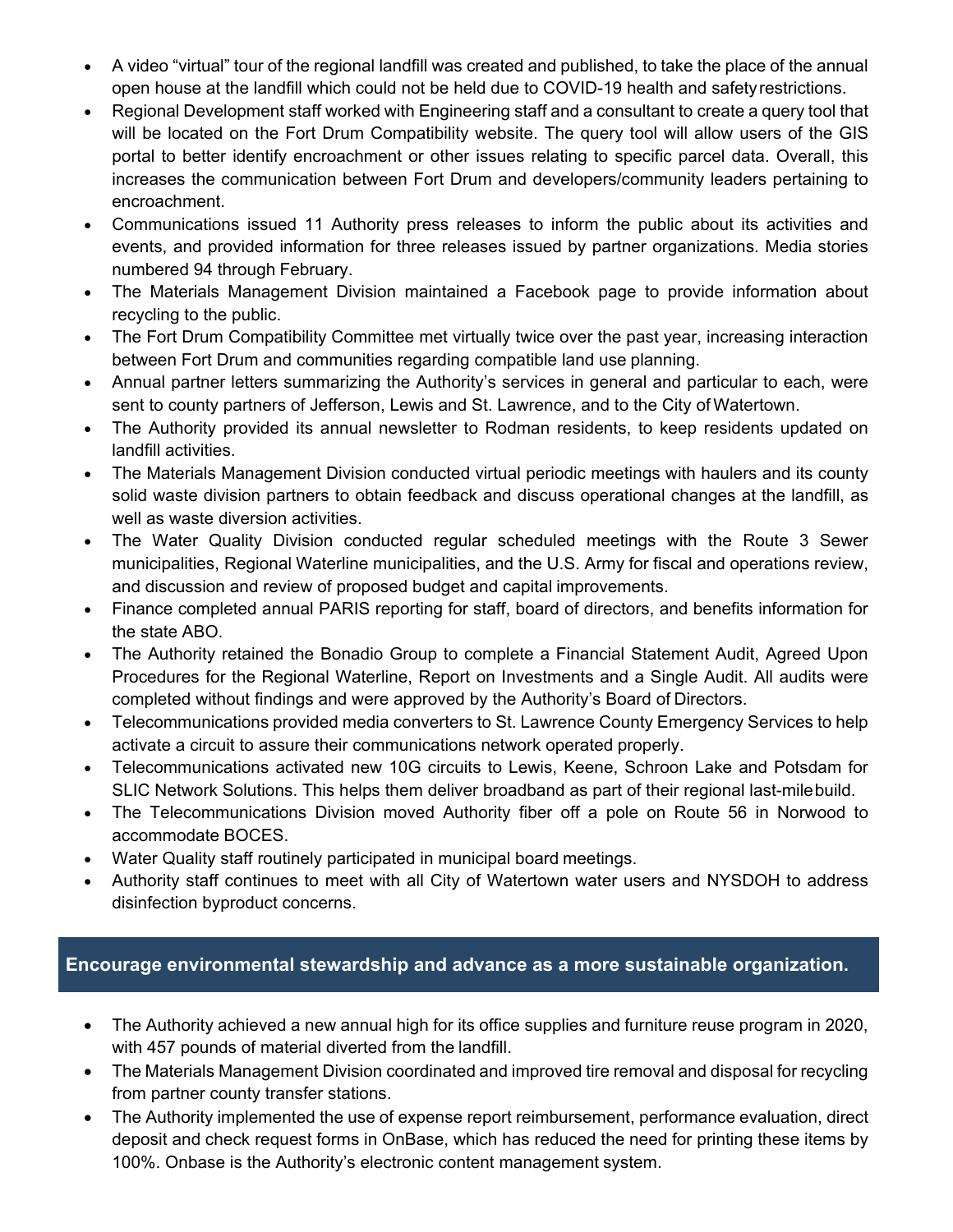- The Authority completed 738 of 748 Environmental Compliance items 99% complete for calendar year 2020. Five routine onsite inspections were not completed because of limited staffing due to the pandemic. Five internal annual document audits/reports where not completed due to staff reprioritization due to the pandemic.
- The Finance Division electronically distributed employee paystubs and used a direct deposit program for expense reimbursement, continuing the Authority's conversion to electronic paperless transactions.
- Human Resources used an HR software system (BambooHR) to onboard new hires, process acknowledgement forms for electronic signature, and electronically file all personnel records, resulting in a reduction in paper usage.
- Human Resources used the Employee Navigator software system to process annual employee open enrollment for health, dental, and vision insurances, and onboarding new hires, resulting in a reduction in paper usage.
- Human Resources used the NYS Employees' Retirement System Employer Online system to enroll new hires, update employee information, and submit reports electronically, resulting in a reduction in paper usage.
- Human Resources used OnBase to store and share all Authority job descriptions and internal audit results, resulting in a reduction in paper usage.
- Human Resources conducted several internal and human resources audits using information stored electronically in Authority software systems, resulting in both a reduction in paper usage and travel costs.
- The Authority used a file share software system (ShareBase) to enhance file sharing capabilities and reduce the need for printing internally and externally.
- The Authority voluntarily completed the Executive Order #4 Report to New York State, reflecting its sustainability efforts.
- Telecommunications performed room integrity testing on all Central Offices to ensure fire suppression systems operate properly.
- Telecommunications completed bi-annual testing of all HVAC systems to ensure they are functioning properly, still meeting standards, and not leaking.
- Telecommunications completed bi-annual testing of all fire suppression systems and ensured they are up to code.

# **Provide regional initiatives and partnerships that provide value added services to communities.**

- The Development Authority partnered with Jefferson, Lewis, and St. Lawrence counties to develop a regional broadband inventory and assessment to help determine how best to deliver broadband across the region.
- Regional Development staff organized listening sessions with community representatives from Jefferson, Lewis and St. Lawrence counties to identify ways to better utilize shared resources for data collection and data analysis to increase efficiencies and the ability to make informed decisions. This information is being used to identify opportunities for shared services.
- The Authority actively participated in and led North Country Regional Economic Development Council activities along with partners, to leverage resources in order to obtain additional state funding for region-wide community projects.
- The Engineering Division completed a contract totaling \$94,310 with the villages of Gouverneur, Philadelphia and Rensselaer Falls, and the Town of Madrid to implement GIS for infrastructure management.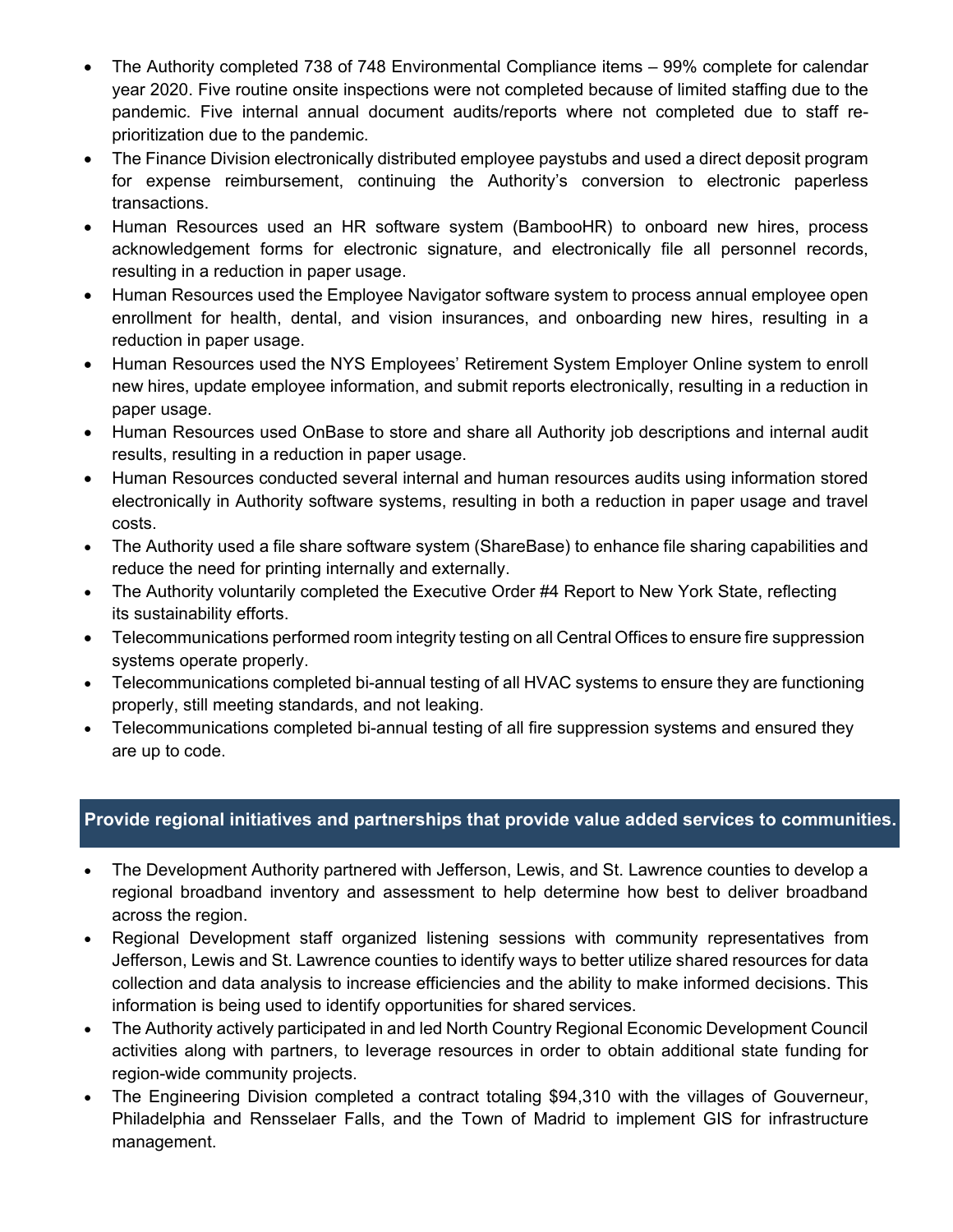- The Engineering Division assisted the Village of Heuvelton in advancing its NYS Route 812 Sewer Consolidation Project, which will construct a sewer pipeline from the village to the City of Ogdensburg's wastewater treatment system. The Engineering Division assisted the village in obtaining a \$376,190 Northern Border Regional Commission grant, increasing the total grant funding to \$9.6 million or 69% of the total estimated project cost.
- The Materials Management Division provided assistance to the Town of Rodman for spring cleaning of the town streets.
- The Authority hosted three Household Hazardous Waste collection days in the tri-county area, allowing residents to dispose hazardous waste for free.
- The Authority commenced operation of the Regional Recycling Transfer Station site in Harrisville.
- Regional Development staff provided grant administration and inspection services to the Town of Wilna for its RESTORE NY grant, which involved the complete rehabilitation of a Carthage building, resulting in the start-up of a restaurant and bar.
- Telecommunications worked with the Olympic Regional Development Authority to design and construct fiber to several new facilities in advance of the World University Games in 2023.
- Telecommunications was awarded a contract to continue to provide services to 80 telemedicine sites throughout the region.
- The Authority's GIS system hosted data for 67 customers in six counties and the IMA website continued to receive more than 5,000 visits each month.
- The Authority, as a Local Development District designated by the Northern Border Regional Commission for St. Lawrence, Jefferson, Lewis, and Franklin counties, provided project management/grant administration for two projects.
- The Authority is working with the Town of Diana and Town of Morristown to complete several dissolution implementation tasks that are a result of these municipalities voting to dissolve their villages.
- The Authority completed a dissolution study for the Village of Chaumont.
- The Engineering Division designed, constructed and installed a control panel for the Village of Lyons Falls well field, replacing a 24-year-old system.
- The Engineering Division integrated existing SCADA systems with the new disinfection byproduct removal systems in the Authority's water storage tank on Fort Drum as well as the Village of Dexter's water storage tank. These removal systems improve drinking water quality by reducing the disinfection byproducts caused by the reaction of organic materials in the water with chlorine disinfectants.
- The Engineering Division oversaw the Village of Clayton Historic District Underground Utility Project to convert all existing overhead utilities to underground service.
- The Engineering Division provided technical support services for water/sewer capital improvement projects in the villages of Alexandria Bay, Clayton, Heuvelton, Potsdam, and Tupper Lake, the City of Ogdensburg, and the towns of Clifton and Fine. These multi-year projects total approximately \$106 million in investment in North Country infrastructure that will help support existing and future economic development.
- The Engineering Division is assisting the villages of Alexandria Bay and Clayton with the design and implementation of several Resiliency and Economic Development Initiative projects totaling over \$12.6 million, which will upgrade public waterfront assets and enhance resiliency to changing water levels.
- The Engineering Division completed an Asset Management Plan for the Village of Cape Vincent.
- The Engineering Division provided project management services to the Village of Lyons Falls to oversee the fourth and final phase of hazardous material abatement and demolition of the Lyons Falls Paper Mill brownfield site.